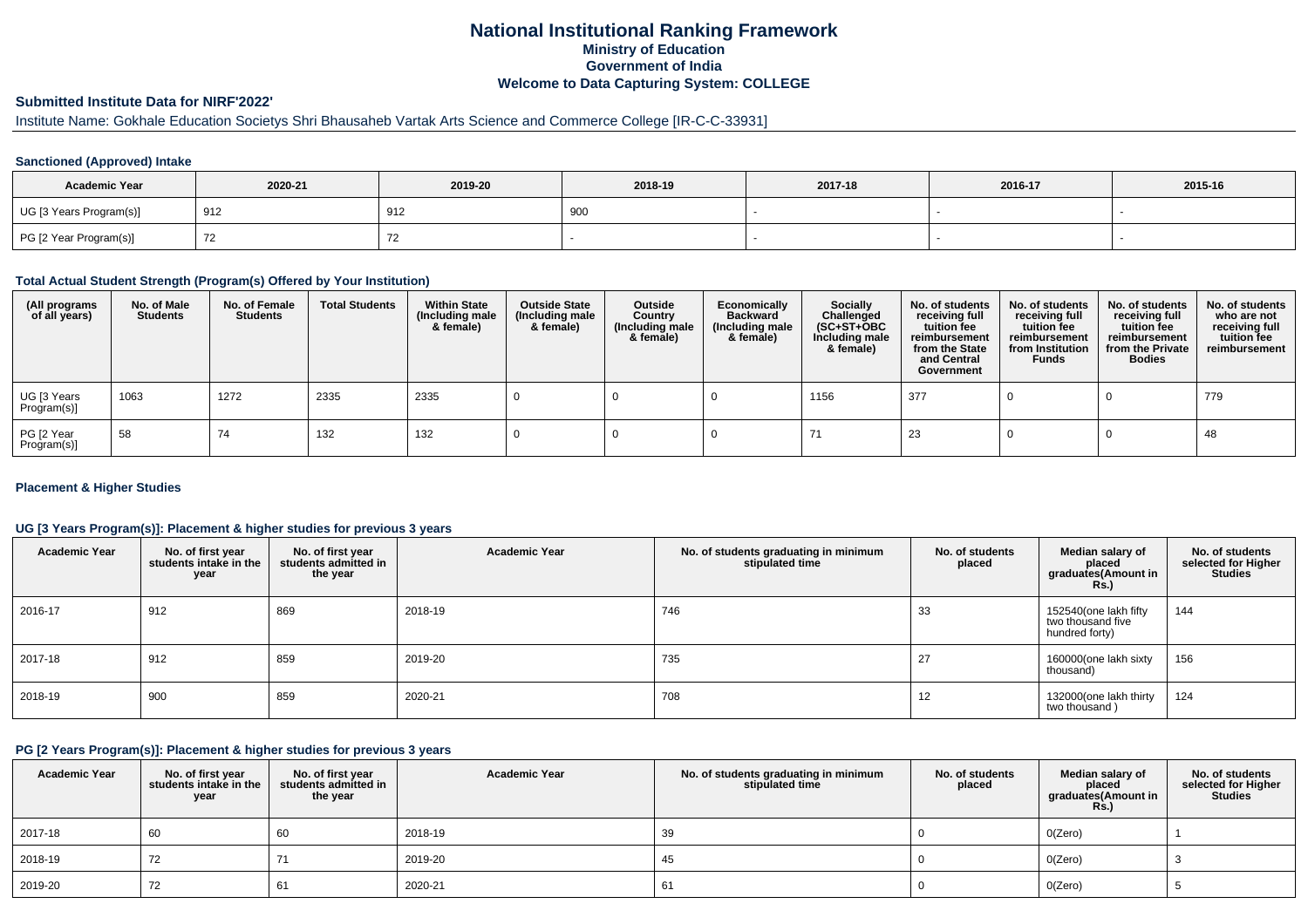#### **Financial Resources: Utilised Amount for the Capital expenditure for previous 3 years**

| <b>Academic Year</b>                                                                                 | 2020-21                                                       |                                                         | 2018-19                                                     |  |  |  |  |  |  |
|------------------------------------------------------------------------------------------------------|---------------------------------------------------------------|---------------------------------------------------------|-------------------------------------------------------------|--|--|--|--|--|--|
|                                                                                                      | <b>Utilised Amount</b>                                        | <b>Utilised Amount</b>                                  | <b>Utilised Amount</b>                                      |  |  |  |  |  |  |
| Annual Capital Expenditure on Academic Activities and Resources (excluding expenditure on buildings) |                                                               |                                                         |                                                             |  |  |  |  |  |  |
| Library                                                                                              | 155366 (one lakh fifty five thousand three hundred sixty six) | 602329 (Six lakh two thousand twenty nine only)         | 680083 (six lakh eighty thousand eighty three)              |  |  |  |  |  |  |
| New Equipment for Laboratories                                                                       | 81000 (eighty one thousand)                                   | 531506 (Five lakh thirty one thousand five hundred six) | 666658 (ix lakh sixty six thousand six hundred fifty eight) |  |  |  |  |  |  |
| Other expenditure on creation of Capital Assets (excluding<br>expenditure on Land and Building)      | 0 (zero)                                                      | 25724 (twenty five thousand seven hundred twenty four)  | 0 (zero)                                                    |  |  |  |  |  |  |

### **Financial Resources: Utilised Amount for the Operational expenditure for previous 3 years**

| Academic Year                                                                                                                                                                                  | 2020-21                                                                      | 2019-20                                                                  | 2018-19                                                                           |  |  |  |  |  |  |
|------------------------------------------------------------------------------------------------------------------------------------------------------------------------------------------------|------------------------------------------------------------------------------|--------------------------------------------------------------------------|-----------------------------------------------------------------------------------|--|--|--|--|--|--|
|                                                                                                                                                                                                | <b>Utilised Amount</b>                                                       |                                                                          | <b>Utilised Amount</b>                                                            |  |  |  |  |  |  |
| <b>Annual Operational Expenditure</b>                                                                                                                                                          |                                                                              |                                                                          |                                                                                   |  |  |  |  |  |  |
| Salaries (Teaching and Non Teaching staff)                                                                                                                                                     | 40446962 (Four Crore Four Lakh Forty Six Thousand Nine<br>Hundred Sixty Two) | 41566102 (Four Crore Fifteen Lakh Sixty Six Thousand One<br>Hundred Two) | 43918252 (Four Crore Thirty Nine Lakh Eighteen Thousand<br>Two Hundred Fifty Two) |  |  |  |  |  |  |
| Maintenance of Academic Infrastructure or consumables and<br>other running expenditures(excluding maintenance of hostels<br>and allied services, rent of the building, depreciation cost, etc) | 137943 (One Lakh Thirty Seven Thousand Nine Hundred Forty<br>Three)          | 614499 (Six Lakh Fourteen Thousand Four Hundred Ninety<br>Nine)          | 805636 (Eight Lakh Five Thousand Six Hundred Thirty Six)                          |  |  |  |  |  |  |
| Seminars/Conferences/Workshops                                                                                                                                                                 | 34000 (Thirty Four Thousand)                                                 | 321899 (Three Lakh Eleven Thousand Eight Hundred Ninety<br>Nine)         | 156694 (One Lakh Fifty Six Thousand Six Hundred Ninety Four                       |  |  |  |  |  |  |

## **PCS Facilities: Facilities of physically challenged students**

| 1. Do your institution buildings have Lifts/Ramps?                                                                                                      | Yes, more than 80% of the buildings |
|---------------------------------------------------------------------------------------------------------------------------------------------------------|-------------------------------------|
| 2. Do your institution have provision for walking aids, including wheelchairs and transportation from one building to another for handicapped students? | Yes                                 |
| 3. Do your institution buildings have specially designed toilets for handicapped students?                                                              | Not available                       |

### **Faculty Details**

| Srno | Name                                                    | Age | Designation                | Gender | Qualification | Experience (In<br>Months) | <b>Currently working</b><br>with institution? | <b>Joining Date</b> | <b>Leaving Date</b>      | <b>Association type</b> |
|------|---------------------------------------------------------|-----|----------------------------|--------|---------------|---------------------------|-----------------------------------------------|---------------------|--------------------------|-------------------------|
|      | Mr Pravin Gadge                                         | 31  | <b>Assistant Professor</b> | Male   | M.Sc.         | 94                        | Yes                                           | 19-10-2013          | $\sim$ $\sim$            | Regular                 |
|      | <b>CA RAJESH</b><br><b>NAVINCHANDRA</b><br><b>DOSHI</b> | 59  | Associate Professor        | Male   | CA            | 372                       | Yes                                           | 05-07-1990          | $\sim$ $\sim$            | Regular                 |
| 3    | Mr Sachin Prakash<br>Pawar                              | 36  | <b>Assistant Professor</b> | Male   | M.COM         | 117                       | Yes                                           | 14-11-2014          | $\overline{\phantom{a}}$ | Regular                 |
|      | Mr Chavan Manoj<br>Balkrushna                           | 30  | <b>Assistant Professor</b> | Male   | M.COM         | 48                        | Yes                                           | 24-07-2017          | $\sim$                   | Regular                 |
|      | Dr Sushila A Yadav                                      | 38  | <b>Assistant Professor</b> | Female | Ph.D          | 93                        | Yes                                           | 10-10-2013          | $-$                      | Regular                 |
|      | Mr Shitalkumar<br>Shivaji Jarkoli                       | 34  | <b>Assistant Professor</b> | Male   | M.COM         | 54                        | Yes                                           | 23-12-2016          | $-$                      | Regular                 |